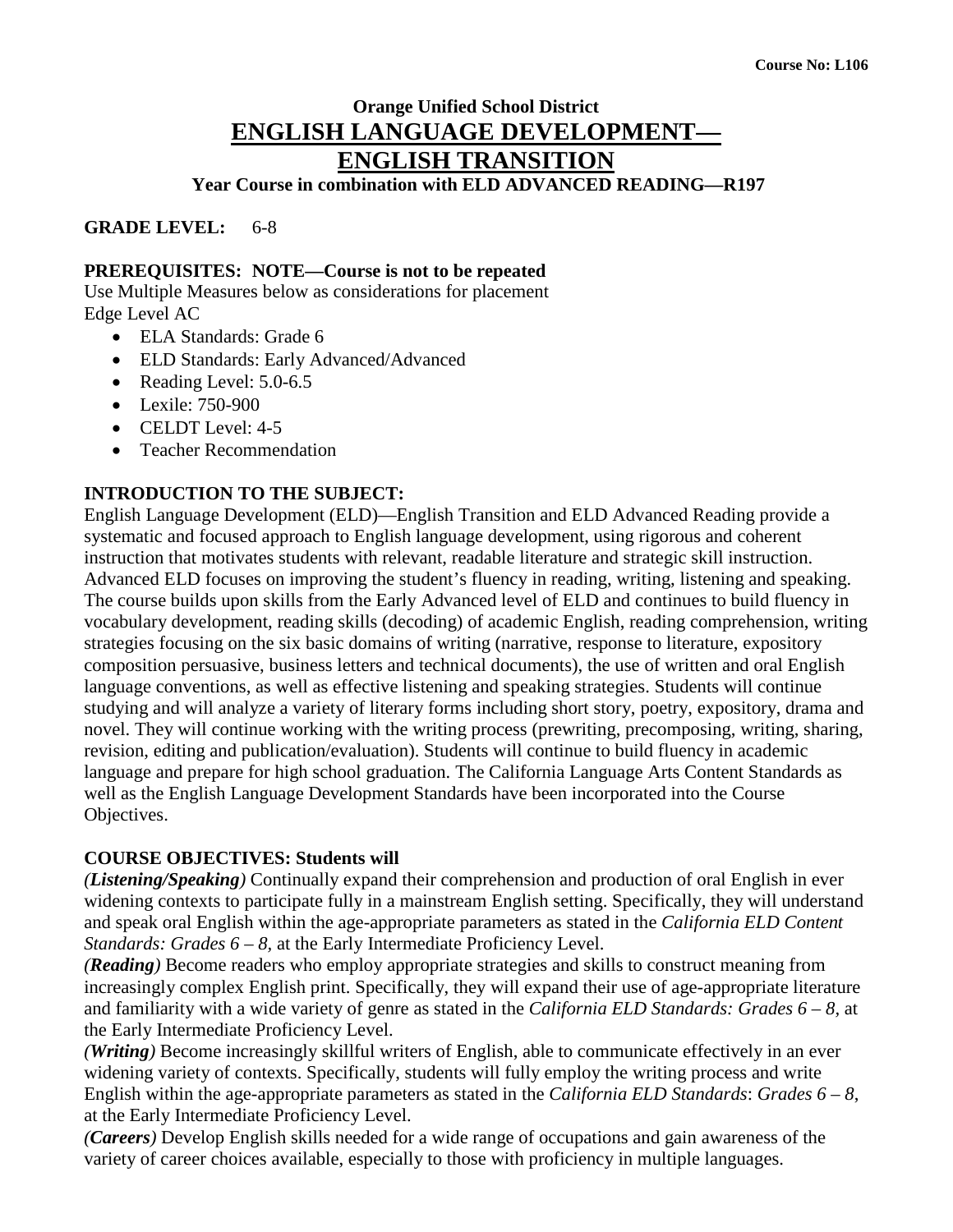**RECOMMENDED TEXT:** Moore, D., Short, D., Smith, M., Tatum, A. 2009. *Inside: Language, Literacy & Content, Level E.* Monterey, CA: National Geographic School Publishing.

## **Support materials:**

Teachers

- Teacher's Editions (2 volumes) with Language & Fluency CDs
- Practice Book TE
- Writer's Workout TE
- Grammar & Language Transparencies
- Writing Transparencies
- Inside Phonics
- Assessment Handbook
- Teacher Website (insideng.com with key code 467433) *Teachers must use school email* Online lesson plans, TEs for Inside Library, Video Clips and Coaching Resources

#### Students

- Student Book: Reading and Language
- Practice Book
- Student Book: Writing
- Student Website (insideng.com)

#### Library Books

- o *…And the Earth Did Not Devour Him*
- o *Alia's Mission*
- o *Amazing Animals*
- o *Dr. Jenner and the Speckled Monster*
- o *Ecosystems*
- o *Esperanza Rising*
- o *Facing the Lion*
- o *Fight for Freedom*
- o *Finding Miracles*
- o *Greek Civilization*
- o *I Will Plant You a Lilac Tree*
- o *Jane Eyre*
- o *Left Behind*
- o *Making Healthy Choices*
- o *Miracle's Boys*
- o *Navajo Code Talkers*
- o *Out of the War*
- o *Plant Power*
- o *Romiette and Julio*
- o *Speak*
- o *Spike Lee*
- o *Stuck in Neutral*
- **Surviving Hitler**
- o *The Bronx Masquerade*
- o *The Code*
- o *The Emancipation Proclamation*
- o *The Forbidden Schoolhouse*
- **The House of Dies Drear**
- o *The Other Side of the Sky*
- o *The Outsiders*
- o *The Summer of the Swans*
- o *The West Today*

### Supplemental Materials

*The following suggestions are based on materials approved by OUSD. Specific resources are limited to availability at each school site and teachers' preferences*.

- Grammar:
	- *Grammar in Context English Yes!*

Vocabulary:

• *Test-Prep Vocabulary Basic Vocabulary Builder*

Spelling:

- Spell It Out
- Greek/Latin Root Words:
	- *English From The Roots*
- 
- 
- 
- 
- 
-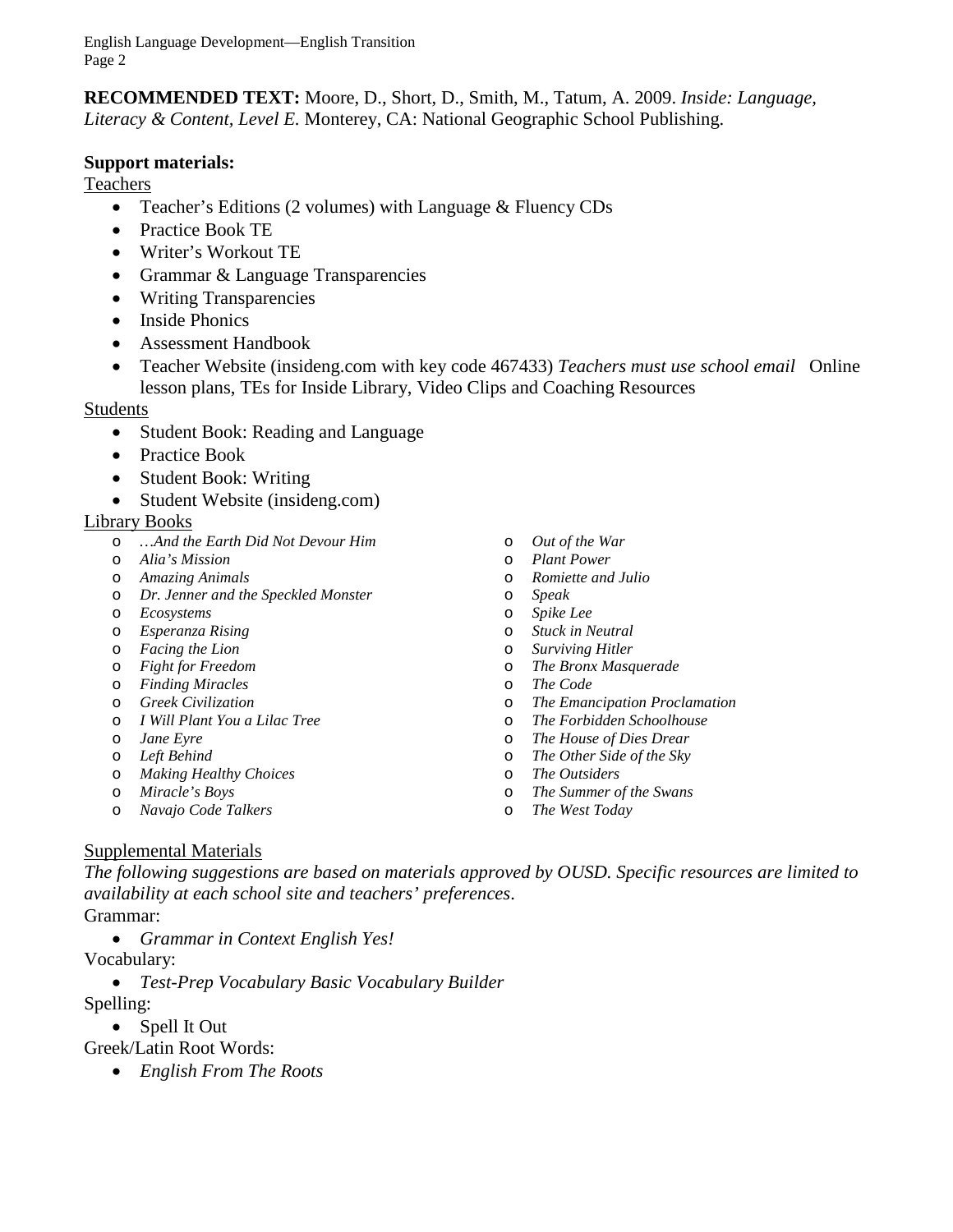# **COURSE OVERVIEW AND APPROXIMATE UNIT TIME ALLOTMENTS:**

## **FIRST TRIMESTER**

| Pacing     | <b>Instructional Unit</b>                             | <b>ELD Essential Standards</b><br>Connection to ELA Standards can be found in West Ed        | <b>Required</b>                           |
|------------|-------------------------------------------------------|----------------------------------------------------------------------------------------------|-------------------------------------------|
|            |                                                       | <b>Document</b>                                                                              | <b>Assessments</b>                        |
|            | <b>CELDT</b> Preparation and                          | CELDT-all four domains                                                                       | <b>CELDT</b>                              |
| 6<br>weeks | <b>Unit 1: Decision Point</b><br>GQ: How do decisions | <b>LANGUAGE</b><br>Language Functions:                                                       | <b>Placement Test</b><br>(District        |
|            | affect your identity?                                 | • Selection 1- Ask and Answer Questions                                                      | <b>Requirement with</b>                   |
|            | Unit Launch                                           | • Selection 2- Give information                                                              | Data Director if<br>student is new to     |
|            | • Point of View in                                    | Selection 3- Express Ideas and Opinions<br>Grammar:                                          | curriculum)                               |
|            | Narrative Writing                                     | • Selection 1-Use Complete Sentences                                                         |                                           |
|            | • Use academic                                        | Selection 2-Nouns                                                                            | GQ Project: Connect                       |
|            | vocabulary                                            | Selection 3-Action Verbs<br>$\bullet$                                                        | Across the                                |
|            |                                                       | Listening and Speaking:                                                                      | Curriculum-Design a<br>Home               |
|            | Selection 1<br>• American Names                       | Selection 2 – Tell a Story                                                                   |                                           |
|            | (Narrative)                                           | <b>READING</b>                                                                               | Selection Tests and/or                    |
|            | • Saying Yes (Poem)                                   | Focus on Genre & Literary Analysis:<br>• Selection 1: Point of View, Realistic Fiction, Poem | Teacher generated                         |
|            |                                                       | Selection 2: First Person Narration, Autobiography, Profile                                  | tests/quizzes                             |
|            | Selection 2                                           | Selection 3: Character, Short Fiction                                                        | <b>Unit 1 Test (District</b>              |
|            | • A Lion Hunt                                         | Vocabulary:                                                                                  | <b>Requirement with</b>                   |
|            | (Autobiography)<br>• From Kenya to                    | • Selection 1, 2, 3-Use Word Parts, Use Key Vocabulary and                                   | <b>Data Director</b> )                    |
|            | America and Back                                      | Use Academic Vocabulary                                                                      |                                           |
|            | Again (Profile)                                       | Reading Strategies:<br>• Selection $1, 3$ – Plan your Reading, Preview and Predict           | Teacher                                   |
|            |                                                       | • Selection 2 – Plan your Reading, Preview and Set a Purpose                                 | Observation/Student                       |
|            | Selection 3                                           | Reading Fluency:                                                                             | Participation<br>Reading Fluency          |
|            | • From The House on                                   | • Selection 1-Intonation                                                                     | (timed and/or untimed)                    |
|            | Mango Street (Short<br>Fiction)                       | • Selection 2-Expression                                                                     |                                           |
|            |                                                       | • Selection 3-Phrasing                                                                       |                                           |
|            |                                                       | <b>WRITING</b>                                                                               |                                           |
|            |                                                       | Writing Strategies & Applications:<br>• Selection 1-Paragraph Structure                      |                                           |
|            |                                                       | • Selection 2, 3 -Personal Narrative                                                         |                                           |
|            | <b>Unit 2: Stand or Fall</b>                          | <b>LANGUAGE</b>                                                                              | GQ Project: Connect                       |
| 5          | <b>GQ: What happens</b>                               | Language Functions:                                                                          | Across the                                |
| weeks      | when people come                                      | • Selection 1-Define and Explain                                                             | Curriculum - Deliver a                    |
|            | face-to-face with a                                   | • Selection 2-Retell a Story                                                                 | Narrative Presentation                    |
|            | rival?                                                | Selection 3-Engage in Conversation<br>$\bullet$<br>Grammar:                                  | Selection Tests and/or                    |
|            | Unit Launch                                           | • Selection 1, 3- Pronouns                                                                   | Teacher generated                         |
|            | <b>Elements of Fiction</b>                            | • Selection 2 - Verbs                                                                        | tests/quizzes                             |
|            | Focus on Vocabulary                                   | Listening and Speaking:                                                                      |                                           |
|            |                                                       | • Selection 3-Give a Narrative Presentation                                                  | <b>Unit 2 Test (District</b>              |
|            | Selection 1<br>• On the Menu                          | <b>READING</b>                                                                               | <b>Requirement with</b><br>Data Director) |
|            | (Science Article)                                     | Focus on Genre & Literary Analysis:                                                          |                                           |
|            | • Find the Adaptations                                | • Selection 1: Elements of Nonfiction, Science Article,<br>Directions                        | Teacher                                   |
|            | (Directions)                                          | Selection 2: Elements of Fiction, Fairy Tale<br>$\bullet$                                    | Observation/Student                       |
|            |                                                       | Selection 3: Elements of Fiction, Short Story, Feature                                       | Participation                             |
|            | Selection 2                                           | Article                                                                                      | <b>Reading Fluency</b>                    |
|            | The Three<br>$\bullet$<br>Chicharrones (Fairy         | Vocabulary:                                                                                  | (timed and/or untimed)                    |
|            | Tale)                                                 | • Selection 1, 2, 3-Relate Words, Use Key Vocabulary and<br>Use Academic Vocabulary          |                                           |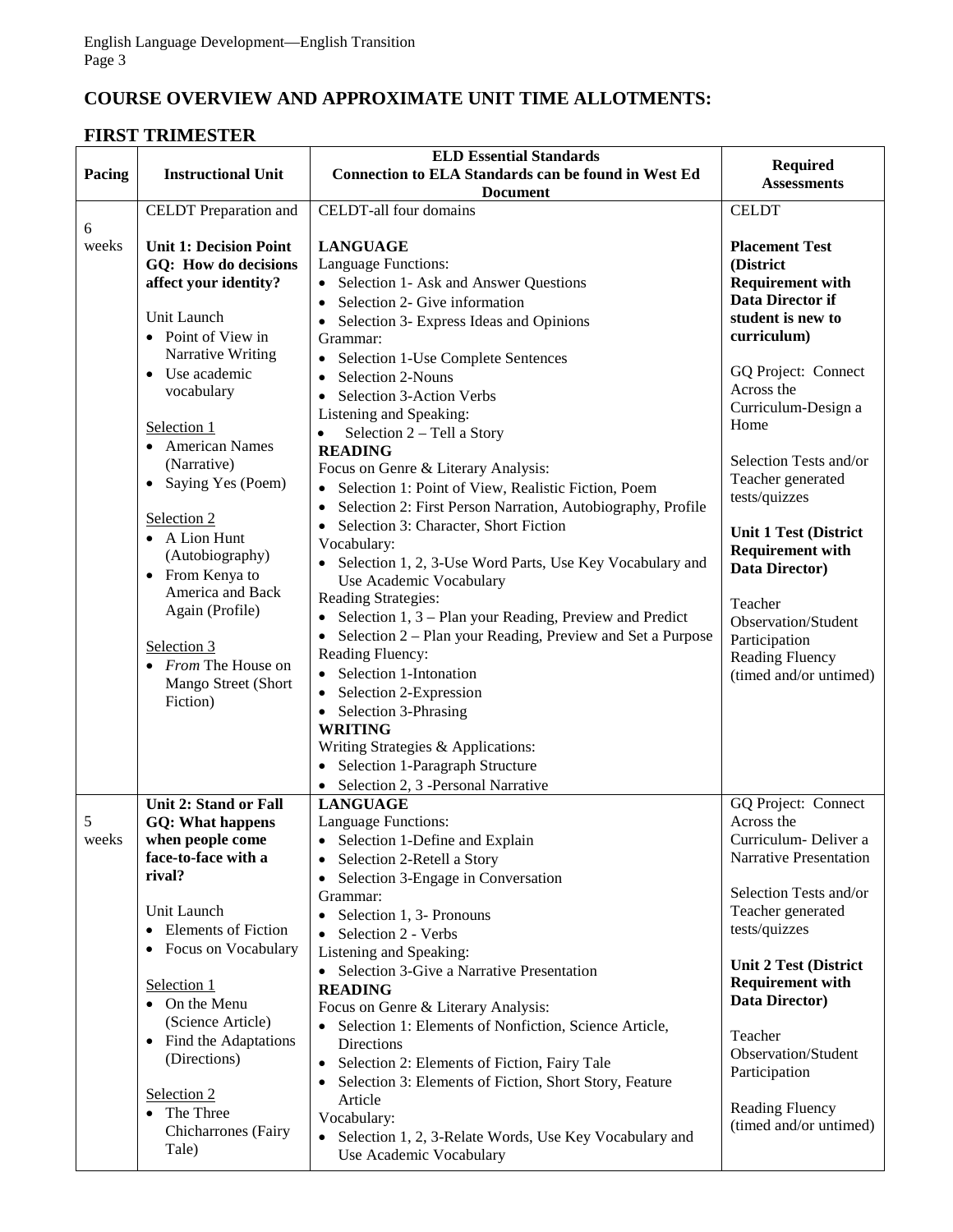|                 | <b>Reading Strategies:</b>                      |
|-----------------|-------------------------------------------------|
| Selection 3     | Selection 1, 2, 3-Monitor Your Reading and Plan |
| Dragon, Dragon  | <b>Reading Fluency:</b>                         |
| (Short Story)   | • Selection $1$ - Phrasing                      |
| Leapin' Lizards | Selection 2-Intonation                          |
| (Nonfiction)    | • Selection $3 -$ Expression                    |
|                 | <b>WRITING</b>                                  |
|                 | Writing Strategies & Applications:              |
|                 | Selection 1-Summary Paragraph                   |
|                 | Selection 2, 3-Modern Tale                      |

# **SECOND TRIMESTER**

|       | Unit 3: Making a        | <b>LANGUAGE</b>                                                     | GQ Project: Connect          |
|-------|-------------------------|---------------------------------------------------------------------|------------------------------|
| 5     | <b>Difference</b>       | Language Functions:                                                 | Across the                   |
| weeks | GQ: How can one         | Selection 1-Ask for and Give Information                            | Curriculum-Deliver a         |
|       | individual make a       | Selection 2-Describe an Event                                       | Problem Solution             |
|       | difference?             | Selection 3-Summarize                                               | Presentation                 |
|       |                         | Grammar:                                                            |                              |
|       | Unit Launch             | • Selection 1, 2, 3- Verbs                                          | Selection Tests and/or       |
|       | • Organization of       | Listening and Speaking:                                             | Teacher generated            |
|       | Ideas                   | • Selection 3- Deliver a Problem-Solution Presentation              | tests/quizzes                |
|       | • Use Word Parts        | <b>READING</b>                                                      |                              |
|       | Selection 1             | Focus on Genre & Literary Analysis:                                 | <b>Unit 3 Test (District</b> |
|       | • The Civil Rights      | • Selection 1: Chronological Order, History Article, Poem           | <b>Requirement with</b>      |
|       | Movement                | Selection 2: Chronological Order, Biography, Speech                 | Data Director)               |
|       | (Nonfiction: History    | • Selection 3: Problem and Solution, News Feature                   |                              |
|       | Article)                | Vocabulary:                                                         | Teacher                      |
|       | • Midway (Poem)         | • Selection 1, 2, 3-Use Word Parts, Use Key Vocabulary and          | Observation/Student          |
|       | Selection 2             | Use Academic Vocabulary                                             | Participation                |
|       | • Martin's Big Words    | Reading Strategies:                                                 | <b>Reading Fluency</b>       |
|       | (Nonfiction:            | • Selection 1, 2, 3- Determine Importance, Set a Purpose            | (timed and/or                |
|       | Biography)              | Reading Fluency:                                                    | untimed)                     |
|       | • From "I Have a        | • Selection 1-Phrasing                                              |                              |
|       | Dream (Speech)          | • Selection 2-Expression                                            |                              |
|       | Selection 3             | $\bullet$ Selection 3 - Intonation                                  |                              |
|       | • Speaking Up           | <b>WRITING</b>                                                      |                              |
|       | (Nonfiction: News       | Writing Strategies & Applications:                                  |                              |
|       | Feature)                | • Selection 1, 2, 3-Problem and Solution                            |                              |
|       | Unit 4: At Home in the  | <b>LANGUAGE</b>                                                     | GQ Project: Connect          |
| 5     | World                   | Language Functions:                                                 | Across the                   |
| weeks | GQ: How can your        | • Selection 1- Make Comparisons                                     | Curriculum-Deliver           |
|       | location affect the way | • Selection 2-Define and Explain                                    | an Entertaining              |
|       | you live?               | • Selection 3-Clarify and Verify                                    | Speech                       |
|       |                         | Grammar:                                                            |                              |
|       | Unit Launch             | • Selection $1 - Nouns$                                             | Selection Tests and/or       |
|       | • Organization of       | • Selection $2$ – Prepositions                                      | Teacher generated            |
|       | Ideas                   | $\bullet$ Selection 3 - Pronouns                                    | tests/quizzes                |
|       | • Use Context Clues     | Listening and Speaking:                                             | <b>Unit 4 Test (District</b> |
|       |                         | • Selection $2 - \text{Role-Play}$ an Interview                     | <b>Requirement with</b>      |
|       | Selection 1             | Selection 3 – Perform a Poem                                        | Data Director)               |
|       | • Here, There, and      | <b>READING</b>                                                      |                              |
|       | Beyond (Nonfiction:     | Focus on Genre & Literary Analysis:                                 | Teacher                      |
|       | Science Article)        | Selection 1: Comparison and Contrast, Science Article,<br>$\bullet$ | Observation/Student          |
|       | • Why the Sun and the   | Myth                                                                | Participation                |
|       | Moon Live in the        | • Selection 2: Comparison and Contrast, Science Article,            |                              |
|       | Sky (Myth)              | Journal                                                             | Reading Fluency              |
|       |                         | Selection 3: Analyze Dialogue, Short Story, Poem<br>$\bullet$       | (timed and/or                |
|       | Selection 2             | Vocabulary:                                                         | untimed)                     |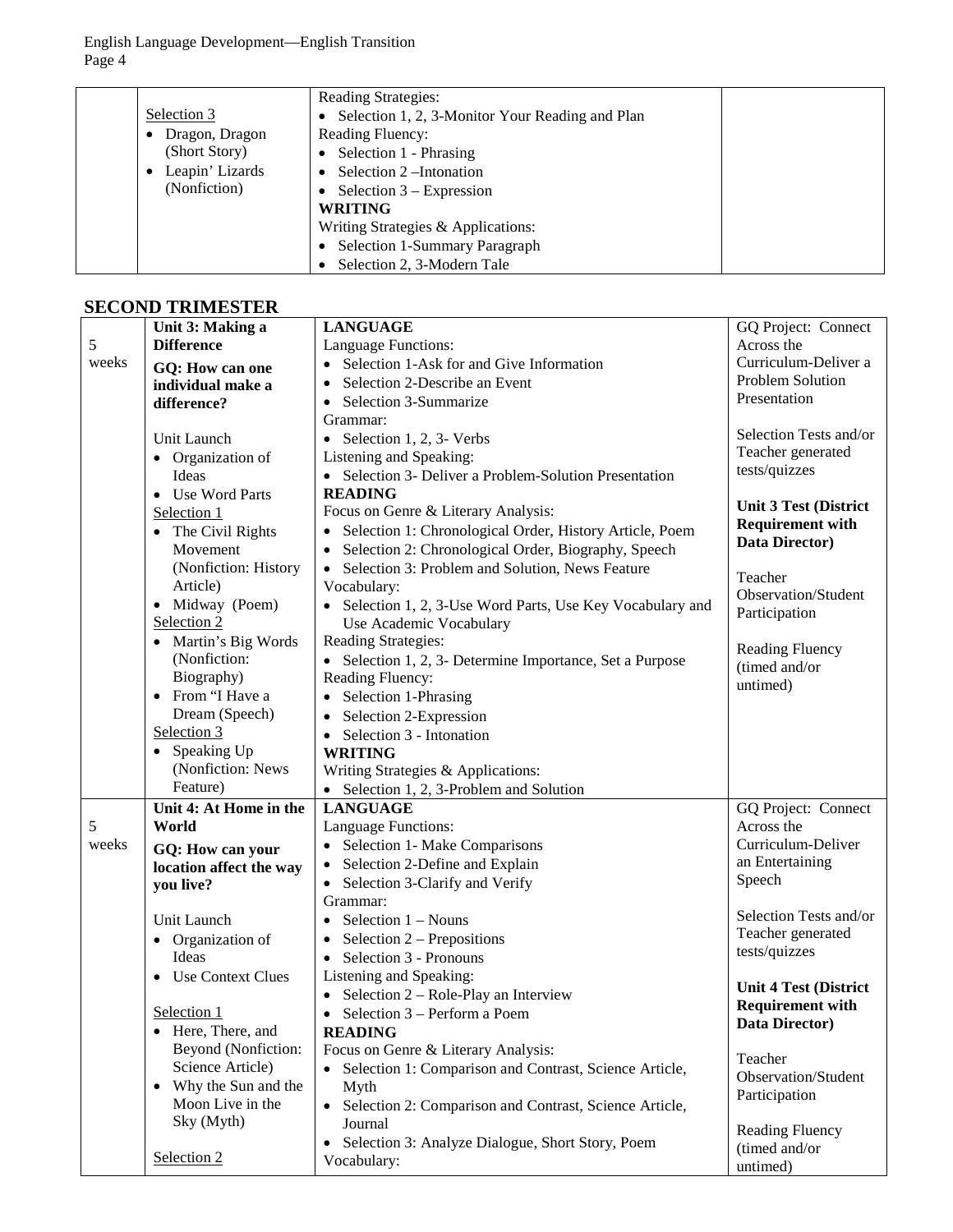| Earth and Space<br>(Nonfiction: Science) | Selection 1, 2, 3-Use Context Clues, Use Key Vocabulary<br>$\bullet$<br>and Use Academic Vocabulary |  |
|------------------------------------------|-----------------------------------------------------------------------------------------------------|--|
| Article)                                 | <b>Reading Strategies:</b>                                                                          |  |
|                                          | Selection 1, 2, 3- Make Connections, Plan                                                           |  |
| Selection 3                              | <b>Reading Fluency:</b>                                                                             |  |
| Indian Summer Sun                        | • Selection 1-Phrasing                                                                              |  |
| (Short Story)                            | Selection 2-Intonation                                                                              |  |
| <b>Almost Evenly</b>                     | Selection $3 -$ Expression                                                                          |  |
| Divided (Poem)                           | <b>WRITING</b>                                                                                      |  |
|                                          | Writing Strategies & Applications:                                                                  |  |
|                                          | Selection 1, 2, 3-Research Report                                                                   |  |

# *Must begin Unit 5 during the Second Trimester*

## **THIRD TRIMESTER**

|         | <b>Unit 5: Our Precious</b>     | <b>LANGUAGE</b>                                                      | GQ Project: Connect          |
|---------|---------------------------------|----------------------------------------------------------------------|------------------------------|
| 5 weeks | World                           | Language Functions:                                                  | Across the                   |
|         |                                 | • Selection $1 -$ Describe Animals and Things                        | Curriculum-                  |
|         | GQ: What makes the              | Selection 2 – Make Comparisons<br>$\bullet$                          | <b>Research Presentation</b> |
|         | environment so                  | Selection 3 - Elaborate<br>$\bullet$                                 | on Primates                  |
|         | valuable?                       | Grammar:                                                             |                              |
|         |                                 | Selection $1, 2 -$ Adjectives<br>$\bullet$                           | Selection Tests and/or       |
|         | Unit Launch                     | Selection 3 - Adverbs<br>$\bullet$                                   | Teacher generated            |
|         | • Text Features in              | Listening and Speaking:                                              | tests/quizzes                |
|         | Nonfiction                      | • Selection 1- Give a Presentation on Endangered Species             |                              |
|         | • Use Context Clues             | Selection 2 - Listen to a Report<br>$\bullet$                        | <b>Unit 5 Test (District</b> |
|         | Selection 1                     | Selection 3 - Conduct Career Interviews<br>$\bullet$                 | <b>Requirement with</b>      |
|         | • A Natural Balance             | <b>READING</b>                                                       | Data Director)               |
|         | (Nonfiction:                    | Focus on Genre & Literary Analysis:                                  |                              |
|         | Environmental                   | Selection, 2, 3 - Text Features, Environmental Report,               | Teacher                      |
|         | Report)                         | Poem, Science Feature, Fact Sheet, Online Article                    | Observation/Student          |
|         | In My Dreams<br>$\bullet$       | Vocabulary:                                                          | Participation                |
|         | (Poem)                          | • Selection 1, 2, 3- Use Context Clues, Use Key Vocabulary           |                              |
|         | Selection 2                     | and Use Academic Vocabulary                                          | Reading Fluency              |
|         | Siberian Survivors<br>$\bullet$ | <b>Reading Strategies:</b>                                           | (timed and/or                |
|         | (Nonfiction: Science            | • Selection 1, 2, 3-Visualize and Plan                               | untimed)                     |
|         | Feature)                        | Reading Fluency:                                                     |                              |
|         | Tigers in the Wild<br>$\bullet$ | Selection 1-Intonation                                               |                              |
|         | (Nonfiction: Fact               | Selection 2-Phrasing<br>$\bullet$                                    |                              |
|         | Sheet)                          | Selection 3- Expression<br>$\bullet$                                 |                              |
|         | Selection 3                     | <b>WRITING</b>                                                       |                              |
|         | • Mireya Mayor                  | Writing Strategies & Applications:                                   |                              |
|         | Explorer/Correspond             | $\bullet$ Selection 1 – Poem                                         |                              |
|         | ent (Nonfiction:                | Selection 2 – Business Letter<br>$\bullet$                           |                              |
|         | Online Article)                 | • Selection 3 – Friendly Letter                                      |                              |
|         | Unit 6: Conflict and            | <b>LANGUAGE</b>                                                      | GQ Project: Connect          |
| 5 weeks | <b>Resolution</b>               | Language Functions:                                                  | Across the                   |
|         | <b>GQ: How Can people</b>       | • Selection 1-Express Opinions                                       | Curriculum-Evaluate          |
|         | overcome conflict?              | Selection 2- Engage in Discussions                                   | Literature                   |
|         | Unit Launch                     | Selection 3 - Justify<br>$\bullet$                                   |                              |
|         | • Author's Purpose              | Grammar:                                                             | Selection Tests and/or       |
|         | and Word Choice                 | • Selection 1, 2, 3 - Sentences                                      | Teacher generated            |
|         | • Focus on                      | <b>READING</b>                                                       | tests/quizzes                |
|         | Vocabulary                      | Focus on Genre & Literary Analysis:                                  |                              |
|         | Selection 1                     | • Selection 1-Author's Purpose, Short Story, Poems                   | <b>Unit 6 Test (District</b> |
|         | Nadia the Willful               | Selection 2-Dialogue, Historical Fiction, Afterword<br>$\bullet$     | <b>Requirement with</b>      |
|         | (Short Story)                   | Selection 3-Capitalization and Punctuation, Diary, Song<br>$\bullet$ | Data Director)               |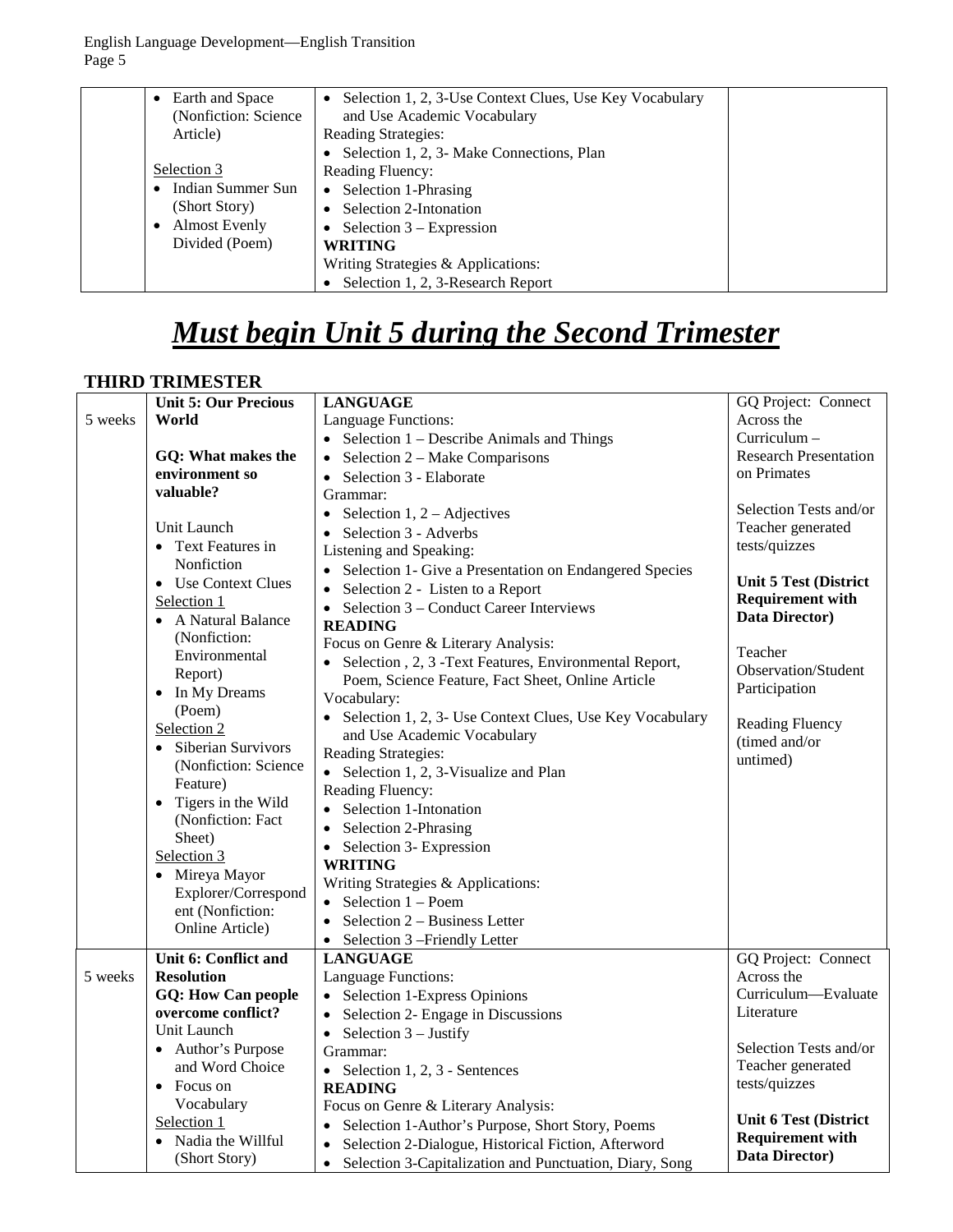|          | Quilt (Poem)<br>$\bullet$<br>Chief Koruinka's<br>Song (Poem)<br>Selection 2<br>• Passage to Freedom<br>(Historical Freedom)<br>A Message from<br>$\bullet$<br>Hiroki Sugihara<br>(Afterword)<br>Selection 3 | Vocabulary:<br>Selection 1, 2, 3- Go Beyond the Literal Meaning, Use Key<br>$\bullet$<br>Vocabulary and Use Academic Vocabulary<br>Reading Strategies:<br>• Selection 1, 2, 3- Make Inferences, Plan<br>Reading Fluency:<br>Selection 1-Phrasing<br>$\bullet$<br>Selection 2- Intonation<br>Selection 3- Expression<br>$\bullet$<br><b>WRITING</b> | Teacher<br>Observation/Student<br>Participation<br><b>Reading Fluency</b><br>(timed and/or<br>untimed)                                        |
|----------|-------------------------------------------------------------------------------------------------------------------------------------------------------------------------------------------------------------|----------------------------------------------------------------------------------------------------------------------------------------------------------------------------------------------------------------------------------------------------------------------------------------------------------------------------------------------------|-----------------------------------------------------------------------------------------------------------------------------------------------|
|          | • Zlata's Diary<br>(Nonfiction)<br>Last Night I Had the<br>$\bullet$<br><b>Strangest Dream</b><br>(Song)                                                                                                    | Writing Strategies & Applications:<br>Selection 1- Character Sketch<br>Selection 2, 3 – Literary Response<br>$\bullet$                                                                                                                                                                                                                             |                                                                                                                                               |
| 4 weeks  | Unit 7: Fair is Fair<br>GQ: What can you do<br>when life is unfair?<br>Unit Launch<br>• Organization of<br>Ideas                                                                                            | <b>LANGUAGE</b><br>Language Functions:<br>Selection 1-Tell an Original Story<br>Selection 2-Summarize<br>Selection 3- Give and Follow Directions<br>Grammar:<br>Selection 1-Adjectives                                                                                                                                                             | GQ Project: Connect<br>Across the<br>Curriculum-Complete<br>a Membership Form<br>Selection Tests and/or<br>Teacher generated<br>tests/quizzes |
|          | Use Word Origins<br>$\bullet$<br>Selection 1<br>• The Clever<br>Magistrate (Folk<br>Tale)<br>The Clever Old<br>$\bullet$                                                                                    | Selection 2-Participles<br>Selection 3- Participial Phrases<br>Listening and Speaking:<br>• Selection $2$ – Deliver an Informative Presentation<br><b>READING</b><br>Focus on Genre & Literary Analysis:                                                                                                                                           | <b>Unit 7 Test (District</b><br><b>Requirement with</b><br>Data Director)<br>Teacher                                                          |
|          | Woman (Folk Tale)<br>• Argument (Poem)<br>Selection 2<br>• The Constitution<br>(Nonfiction)<br>• The Star Spangled<br>Banner (Song)                                                                         | Selection 1-Read a Poem Aloud<br>• Selection 2-Compare Texts Across Time<br>Vocabulary:<br>Selection 1, 2, 3-Use Word Origins, Use Key Vocabulary<br>and Use Academic Vocabulary<br>Reading Strategies:<br>• Selection 1, 2, 3-Determine Importance, Plan                                                                                          | Observation/Student<br>Participation<br><b>Reading Fluency</b><br>(timed and/or<br>untimed)                                                   |
|          | The Flag We Love<br>$\bullet$<br>(Poem)<br>Selection 3<br>• Kids Take Action<br>(Nonfiction)                                                                                                                | Reading Fluency:<br>• Selection 1- Expression<br>Selection 2-Phrasing<br>Selection 3- Intonation<br><b>WRITING</b><br>Writing Strategies & Applications:<br>Selection 1, 2, $3$ – Cause and Effect                                                                                                                                                 |                                                                                                                                               |
| Optional | Unit 8: Food for<br><b>Thought</b><br>GQ: How can people<br>provide for our<br>communities?                                                                                                                 | <b>LANGUAGE</b><br>Language Functions:<br>Selection 1 - Persuade<br>$\bullet$<br>Selection 2 - Negotiate<br>$\bullet$<br>Selection 3- Use Appropriate Language<br>$\bullet$                                                                                                                                                                        | GQ Project: Connect<br>Across the<br>Curriculum-Write<br>about a Memory                                                                       |
|          | Unit Launch<br>Persuasive Writing<br>$\bullet$<br><b>Use Context Clues</b><br>$\bullet$                                                                                                                     | Grammar:<br>Selection 1,2, $3$ – Verb Tense<br>$\bullet$<br>Listening and Speaking:<br>Selection 2-Analyze Food Commercials<br>$\bullet$<br>Selection 3- Readers Theater<br>$\bullet$                                                                                                                                                              | Selection Tests and/or<br>Teacher generated<br>tests/quizzes<br>Unit 8 Test                                                                   |
|          | Selection 1<br>• Feeding the World<br>(Nonfiction)<br>Market Women<br>$\bullet$<br>(Poem)                                                                                                                   | <b>READING</b><br>Focus on Genre & Literary Analysis:<br>Selection 1-Arguments in Persuasive Writing, Article,<br>$\bullet$<br>Pome<br>Selection 2- Interview, Folk Tale, Persuasive Essay<br>$\bullet$                                                                                                                                            | Teacher<br>Observation/Student<br>Participation                                                                                               |
|          | Selection 2                                                                                                                                                                                                 | Selection 3- Play<br>$\bullet$                                                                                                                                                                                                                                                                                                                     | <b>Reading Fluency</b><br>(timed and/or                                                                                                       |